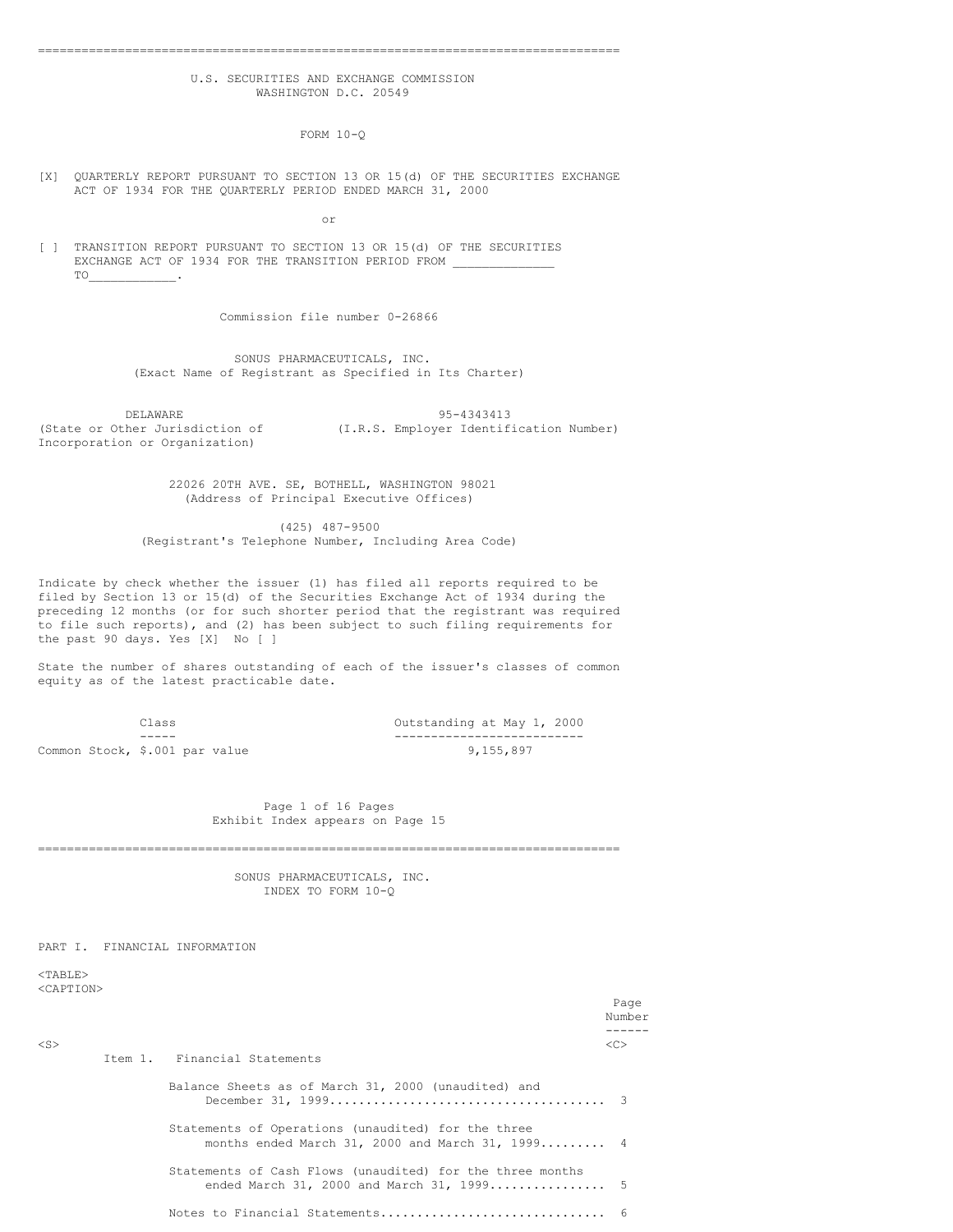|                   |                            | Item 2. Management's Discussion and Analysis of Financial            |  |
|-------------------|----------------------------|----------------------------------------------------------------------|--|
|                   |                            |                                                                      |  |
|                   | PART II. OTHER INFORMATION |                                                                      |  |
|                   |                            |                                                                      |  |
|                   |                            | Item 4. Submission of Matters to a Vote of Security Holders 14       |  |
|                   |                            | Item 6. Exhibits and Reports on Form 8-K 15                          |  |
|                   |                            | Items 2, 3 and 5 are not applicable and therefore have been omitted. |  |
| $\langle$ /TABLE> |                            |                                                                      |  |

PART I. FINANCIAL INFORMATION

ITEM 1. FINANCIAL STATEMENTS

2

SONUS PHARMACEUTICALS, INC. BALANCE SHEETS

 $<$ TABLE $>$ <CAPTION>

| NUZIL LEUIV                                                                                                          | MARCH 31,<br>2000<br>------------         | DECEMBER 31,<br>1999                        |
|----------------------------------------------------------------------------------------------------------------------|-------------------------------------------|---------------------------------------------|
|                                                                                                                      | (UNAUDITED)                               | ------------                                |
| $<$ S $>$                                                                                                            | $<\infty$                                 | <<                                          |
| <b>ASSETS</b>                                                                                                        |                                           |                                             |
| Current assets:                                                                                                      |                                           |                                             |
| Cash, cash equivalents and marketable securities                                                                     | \$15, 265, 213<br>301,711<br>------------ | \$16,804,486<br>422,851<br>------------     |
|                                                                                                                      |                                           |                                             |
|                                                                                                                      | 15,566,924                                | 17,227,337                                  |
| Equipment, furniture and leasehold improvements, net of<br>accumulated depreciation of $$3,295,660$ and $$3,179,956$ | 750,904                                   | 861,434                                     |
|                                                                                                                      | ------------                              | ------------                                |
|                                                                                                                      | \$16,317,828<br>-------------             | \$18,088,771                                |
|                                                                                                                      |                                           |                                             |
| LIABILITIES AND STOCKHOLDERS' EQUITY<br>Current liabilities:                                                         |                                           |                                             |
|                                                                                                                      | \$5,000,000                               | \$5,000,000                                 |
| Accounts payable and accrued expenses                                                                                | 2,622,393                                 | 2,826,169                                   |
| Accrued clinical trial expenses                                                                                      | 220,799<br>------------                   | 215,102<br>------------                     |
| Total current liabilities                                                                                            | 7,843,192                                 | 8,041,271                                   |
| Commitments and contingencies                                                                                        |                                           |                                             |
| Stockholders' equity:                                                                                                |                                           |                                             |
| Preferred stock; \$.001 par value;                                                                                   |                                           |                                             |
| $5,000,000$ authorized; no shares issued or outstanding                                                              |                                           |                                             |
| Common stock; \$.001 par value;                                                                                      |                                           |                                             |
| 30,000,000 shares authorized; 9,155,897 and 8,989,225                                                                |                                           |                                             |
| shares issued and outstanding at March 31, 2000 and<br>December 31, 1999, respectively                               | 37,713,654                                | 37,142,965                                  |
|                                                                                                                      | (29, 221, 307)                            | (27, 071, 604)                              |
| Accumulated other comprehensive loss                                                                                 | (17, 711)                                 | (23, 861)                                   |
| Total stockholders' equity                                                                                           | ____________<br>8,474,636<br>------------ | ------------<br>10,047,500<br>------------  |
|                                                                                                                      |                                           |                                             |
| Total liabilities and stockholders' equity                                                                           | \$16,317,828<br>============              | \$18,088,771<br>$=$ = = = = = = = = = = = = |
|                                                                                                                      |                                           |                                             |

</TABLE>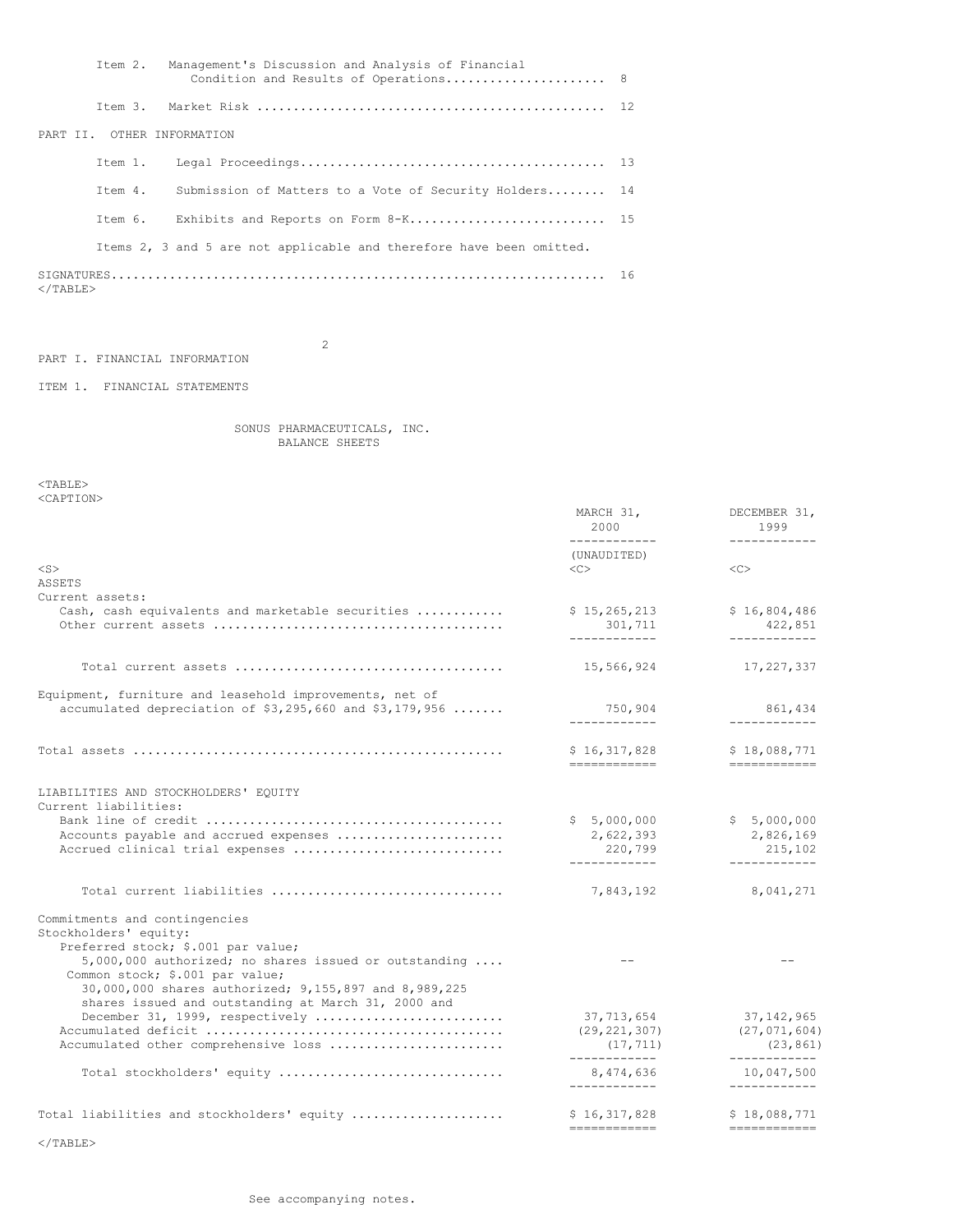#### SONUS PHARMACEUTICALS, INC. STATEMENTS OF OPERATIONS (UNAUDITED)

 $<sub>TABLE></sub>$ </sub> <CAPTION>

|                                                                                      | THREE MONTHS ENDED MARCH 31,           |                                       |
|--------------------------------------------------------------------------------------|----------------------------------------|---------------------------------------|
|                                                                                      | 2000<br>___________                    | 1999<br>------------                  |
| $<$ S $>$                                                                            | $\langle C \rangle$                    | $\langle C \rangle$                   |
| Revenues:<br>Collaborative agreements                                                | $S \qquad --$                          | \$1,700,000                           |
| Operating expenses:<br>Research and development<br>General and administrative        | 1,090,570<br>1,385,180<br>------------ | 1,489,881<br>1,710,637<br>___________ |
| Total operating expenses                                                             | 2,475,750<br>------------              | 3,200,518<br>-----------              |
| Operating loss                                                                       | (2, 475, 750)                          | (1, 500, 518)                         |
| Other income (expense):<br>Interest income<br>Interest expense                       | 155,706<br>(6, 597)<br>.               | 168,516<br>(49, 235)<br>-----------   |
| Income (loss) before income taxes                                                    | (2, 326, 641)                          | (1, 381, 237)                         |
| Income taxes                                                                         | (176, 939)<br>------------             |                                       |
|                                                                                      | \$(2, 149, 702)<br>===========         | \$(1, 381, 237)<br>===========        |
| Basic and diluted net loss per share                                                 | $\frac{1}{2}$ (.24)                    | \$ (0.16)                             |
| Shares used in computation of basic and<br>diluted net loss per share<br>$<$ /TABLE> | 9,069,677                              | 8,633,333                             |

See accompanying notes.

4 SONUS PHARMACEUTICALS, INC. STATEMENTS OF CASH FLOWS (UNAUDITED)

#### $<$ TABLE> <CAPTION>

| THREE MONTHS ENDED MARCH 31, |                                                                                            |
|------------------------------|--------------------------------------------------------------------------------------------|
| 2000                         | 1999<br>-------------                                                                      |
| <<                           | $\langle C \rangle$                                                                        |
|                              |                                                                                            |
| \$ (2, 149, 702)             | \$(1, 381, 237)                                                                            |
|                              |                                                                                            |
|                              |                                                                                            |
| 115,702                      | 203,094                                                                                    |
| (3, 828)                     | 954                                                                                        |
| $- -$                        | (2, 578)                                                                                   |
|                              |                                                                                            |
| 121,140                      | 138,890                                                                                    |
|                              | (5, 253)                                                                                   |
|                              | $5,697$ (235,942)                                                                          |
|                              | (1, 282, 072)                                                                              |
|                              |                                                                                            |
|                              | (25, 463)                                                                                  |
|                              | $(1, 476, 106)$ (6, 416, 425)                                                              |
|                              | 5,959,925                                                                                  |
|                              | 1,249,968                                                                                  |
|                              | -----------------------<br>(203, 776)<br>(2, 114, 767)<br>(5, 173)<br>499,995<br>3,972,725 |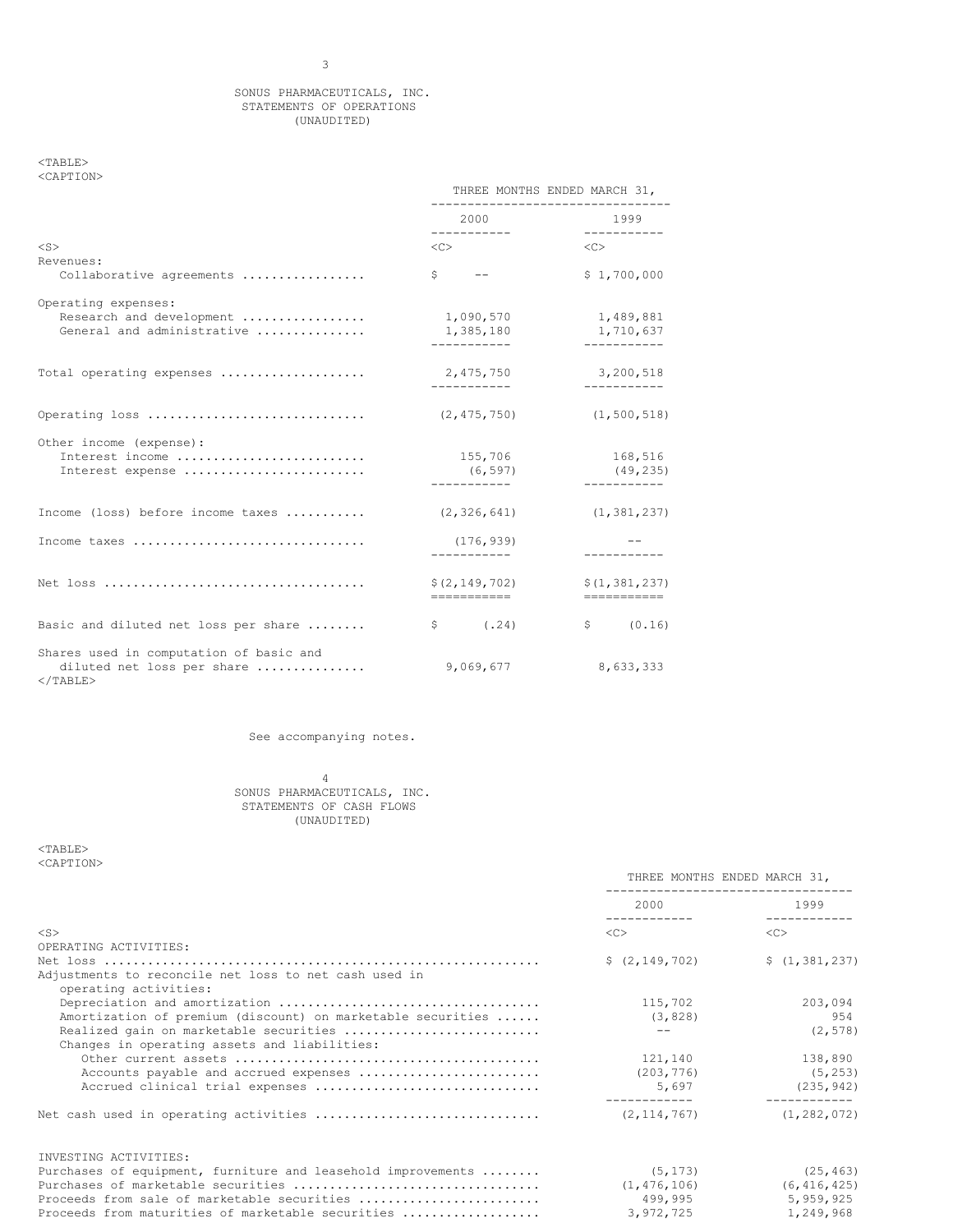|                                                                                                                     | 2,991,441                      | 768,005                                |
|---------------------------------------------------------------------------------------------------------------------|--------------------------------|----------------------------------------|
| FINANCING ACTIVITIES:                                                                                               |                                |                                        |
|                                                                                                                     | 5,000,000                      | 5,000,000                              |
|                                                                                                                     | (5,000,000)                    | (5,000,000)                            |
|                                                                                                                     |                                | 40,704                                 |
| Repayment of capitalized lease obligations                                                                          | $- -$                          | (17, 961)                              |
| Proceeds from exercise of stock options                                                                             | 570,689                        | 30,603                                 |
| Net cash provided by financing activities                                                                           | 570,689                        | ------------<br>53,346<br>------------ |
| Increase (decrease) in cash and cash equivalents for the period<br>Cash and cash equivalents at beginning of period | 1,447,363<br>5,894,194         | (460, 721)<br>5,203,925                |
| Cash and cash equivalents at end of period                                                                          | ------------<br>7,341,557      | ___________<br>4,743,204               |
| Marketable securities at end of period                                                                              | 7,923,656                      | 10,951,998                             |
| Total cash, cash equivalents and marketable securities                                                              | ------------<br>\$15, 265, 213 | -----------<br>\$15,695,202            |
|                                                                                                                     |                                |                                        |
| Supplemental cash flow information:                                                                                 |                                |                                        |
| $\langle$ /TABLE>                                                                                                   | \$.<br>6,597                   | \$<br>9,531                            |

See accompanying notes.

5 SONUS PHARMACEUTICALS, INC. NOTES TO FINANCIAL STATEMENTS (UNAUDITED)

#### 1. BASIS OF PRESENTATION

The unaudited financial statements have been prepared in accordance with generally accepted accounting principles for interim financial information and with the instructions to Form 10-Q. Accordingly, they do not include all of the information and footnotes required to be presented for complete financial statements. The accompanying financial statements reflect all adjustments (consisting only of normal recurring items) which are, in the opinion of management, necessary for a fair presentation of the results for the interim periods presented.

The financial statements and related disclosures have been prepared with the assumption that users of the interim financial information have read or have access to the audited financial statements for the preceding fiscal year. Accordingly, these financial statements should be read in conjunction with the audited financial statements and the related notes thereto included in the Form 10-K for the year ended December 31, 1999 and filed with the SEC on February 29, 2000.

#### 2. CONTINGENCIES

The Company has a manufacturing and supply agreement with Abbott Laboratories ("Abbott") for the manufacture of the Company's ultrasound contrast agents. Under this agreement, Abbott will manufacture the Company's first ultrasound contrast product, EchoGen, following FDA approval, if obtained, for a period of two years but in no event later than July 1, 2002.

The Company also has a commercial supply agreement with a third party for certain medical grade raw materials for the Company's initial product in the U.S., EchoGen. The Company is obligated to purchase certain minimum quantities of the material over a five-year period subsequent to U.S. regulatory approval of EchoGen, if obtained.

The Company is also party to certain litigation related to its business. See "Part II. Other Information; Item 1. Legal Proceedings."

## 3. AGREEMENT WITH ABBOTT LABORATORIES

In 1996, the Company entered into two agreements with Abbott Laboratories ("Abbott") for the marketing and selling of the Company's ultrasound contrast agents, including EchoGen, in: (1) the United States (the "Abbott U.S. Agreement") and; (2) certain international territories including Europe, Latin America, Canada, Middle East, Africa and certain Asia/Pacific countries (the "Abbott International Agreement"). In January 1999, the Company and Abbott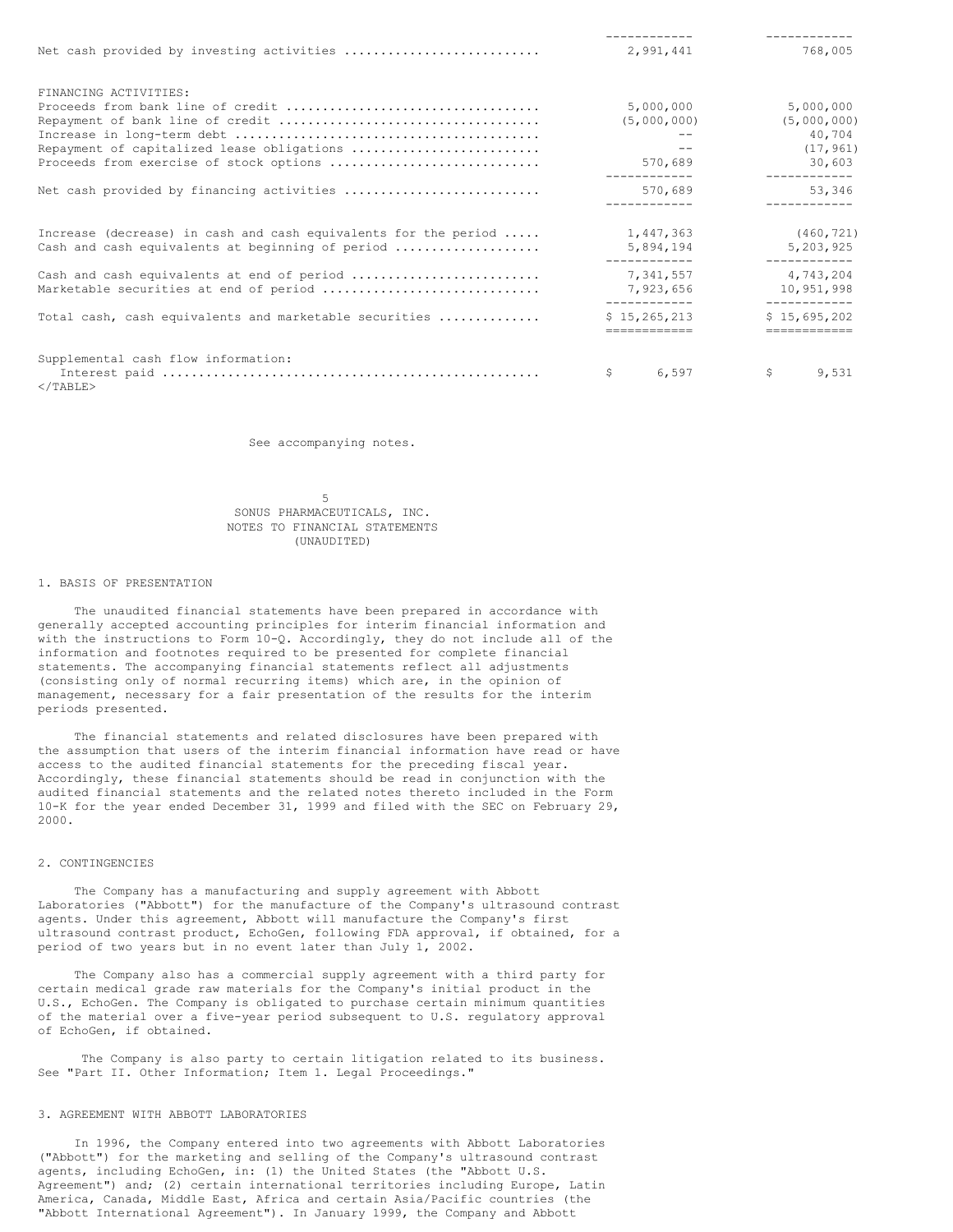amended the Abbott U.S. Agreement (the "Amended Abbott U.S. Agreement").

In February 2000, the Company entered into an amendment with Abbott that further modifies the Amended Abbott U.S. Agreement. The modified agreement provided Abbott the option by March 31, 2000 either to market and distribute EchoGen in the U.S. subject to obtaining necessary regulatory approvals, or to terminate the Amended Abbott U.S. Agreement, whether regulatory approvals are

6

received or not. In March 2000, the Company and Abbott elected to terminate the Amended U.S. Agreement and the companies have agreed that Abbott will return U.S. marketing rights and materials related to EchoGen at no cost to the Company, and Abbott will have no further economic responsibilities to the Company.

In October 1999, the Company and Abbott Laboratories International Division ("Abbott International") restructured the Abbott International Agreement. Under the restructured agreement, Abbott International has returned to the Company all exclusive marketing rights to EchoGen for the international territories covered by the agreement. In addition, as part of the termination of the Amended U.S. Agreement in March 2000, the Company has no remaining economic obligations to share EchoGen net profits or up-front license fees with Abbott International.

7

ITEM 2. MANAGEMENT'S DISCUSSION AND ANALYSIS OF FINANCIAL CONDITION AND RESULTS OF OPERATIONS

#### FORWARD-LOOKING STATEMENTS

This report contains certain forward-looking statements within the meaning of Section 27A of the Securities Act of 1933, as amended, and Section 21E of the Securities Exchange Act of 1934, as amended, and we intend that such forward-looking statements be subject to the safe harbors created thereby. Examples of these forward-looking statements include, but are not limited to:

- the submission of applications for and the timing or likelihood of marketing approvals for one or more indications;
- market acceptance of our products;
- our anticipated future capital requirements and the terms of any capital financing;
- our ability to locate and enter into agreements with distributors for U.S. and international territories;
- our ability to identify and enter into acceptable arrangements with alternative sources of supply of EchoGen should Abbott determine not to continue to manufacture EchoGen;
- the progress and results of clinical trials;
- the timing and amount of future contractual payments, revenues and operating expenses; and
- the anticipated outcome or financial impact of legal matters.

While these statements made by us are based on our current beliefs and judgment, they are subject to risks and uncertainties that could cause actual results to vary.

In evaluating such statements, stockholders and investors should specifically consider a number of factors and assumptions, including those discussed in the text of this report and the risk factors detailed from time to time in our other filings with the Securities and Exchange Commission. As discussed in our Annual Report on Form 10-K for the year ended December 31, 1999, actual results could differ materially from those projected in the forward-looking statement as a result of the following factors, among others:

- uncertainty of governmental regulatory requirements and lengthy approval process;
- unproven safety and efficacy of products and uncertainty of clinical trials;
- history of operating losses and uncertainty of future financial results;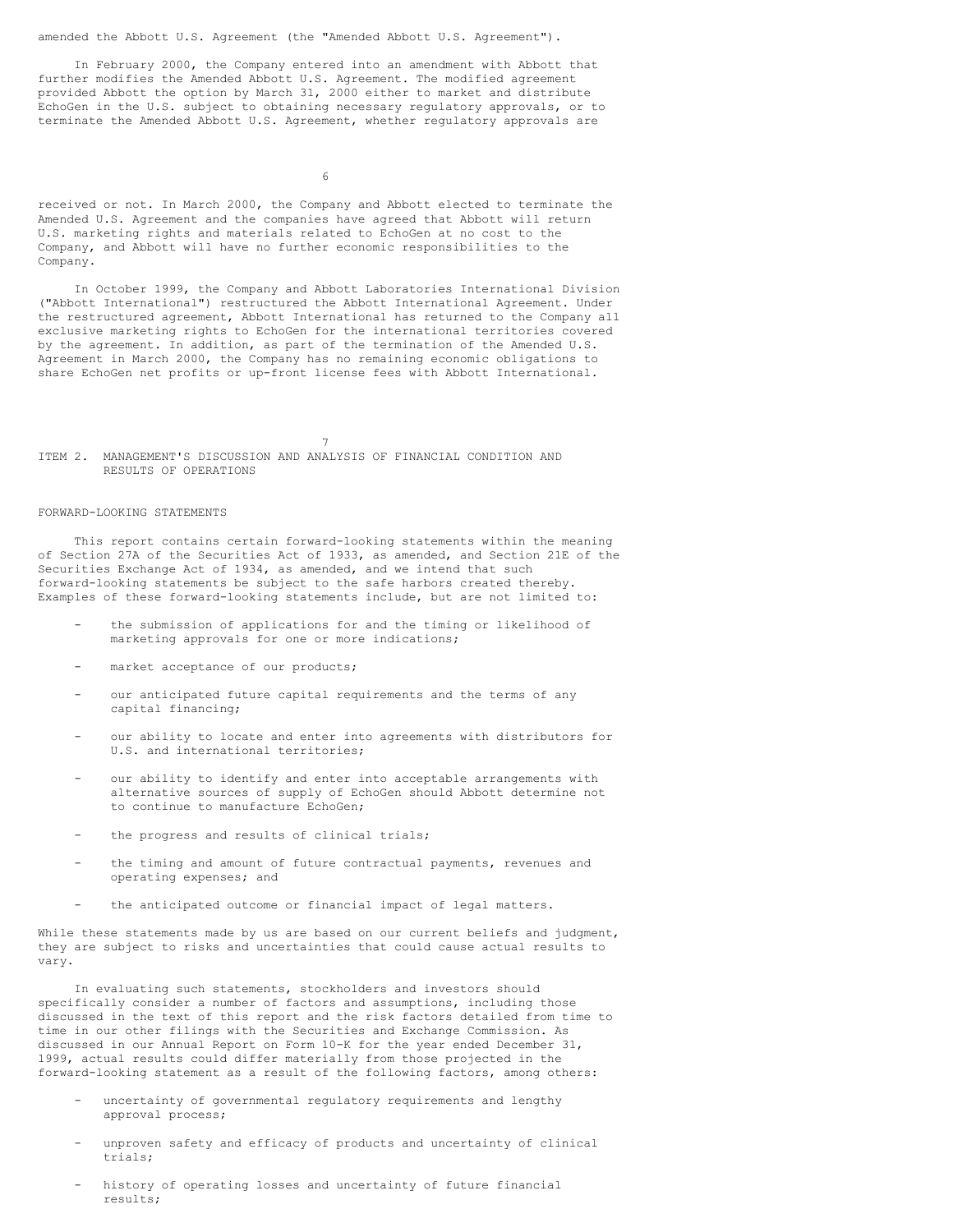- future capital requirements and uncertainty of additional funding;
- dependence on third parties for funding, clinical development and distribution;
- competition and risk of technological obsolescence;
- limited manufacturing experience and dependence on limited contract manufacturers and suppliers;
- lack of marketing and sales experience;
- uncertainty of market acceptance;
- dependence on patents and proprietary rights;
- limitations on third-party reimbursement;
- uncertainty associated with drug delivery technology;
- continued listing on the NASDAQ National Market; and
- dependence on key employees.

8

#### MD&A OVERVIEW

In Management's Discussion and Analysis we explain the general financial condition and the results of operations for our Company, including:

- an overview of our Company's business;
- requlatory progress;
- contractual agreements;
- results of operations and why those results are different from the prior year;
- the capital resources our Company currently has and possible sources of additional funding for future capital requirements; and
- the market risk of our investment portfolio.

## BUSINESS OVERVIEW

Our Company is engaged in the research, development and commercialization of ultrasound contrast agents and drug delivery systems based on our proprietary technology. Our products are being developed for use in the diagnosis and treatment of heart disease, cancer and other debilitating conditions. We have financed our research and development and clinical trials through payments received under contractual agreements, private equity and debt financings, and a public offering of common stock. Clinical trials of our initial ultrasound contrast product under development, EchoGen(R) (perflenapent injectable emulsion), began in January 1994. In 1996, we filed a New Drug Application ("NDA") with the U.S. Food and Drug Administration ("FDA") for EchoGen as well as a Marketing Authorization Application ("MAA") with the European Medicines Evaluation Agency ("EMEA").

#### REGULATORY PROGRESS

#### United States

In April 1999, we received an "approvable letter" from the FDA for EchoGen. The FDA letter gave the conditions that must be satisfied before final approval. In September 1999, we filed a formal response to the conditions of the approvable letter. In March 2000, we received an action letter from the FDA that extended the approvable status for EchoGen. In April 2000, we filed our response to the March action letter and we are in discussions with the FDA regarding that response. Although it is inappropriate for us to speculate on the outcome of the FDA review, we believe we have addressed the conditions requested by the FDA. No assurance can be given that the FDA will review the response to the action letter in a timely manner or that the FDA will ultimately approve EchoGen.

#### Europe

In March 1998, the EMEA's Committee for Proprietary Medicinal Products ("CPMP") issued a positive opinion on EchoGen for use as a transpulmonary echocardiographic contrast agent in patients with suspected or established cardiovascular disease who have had previous inconclusive non-contrast studies. In July 1998, the EMEA ratified the CPMP recommendation and granted a marketing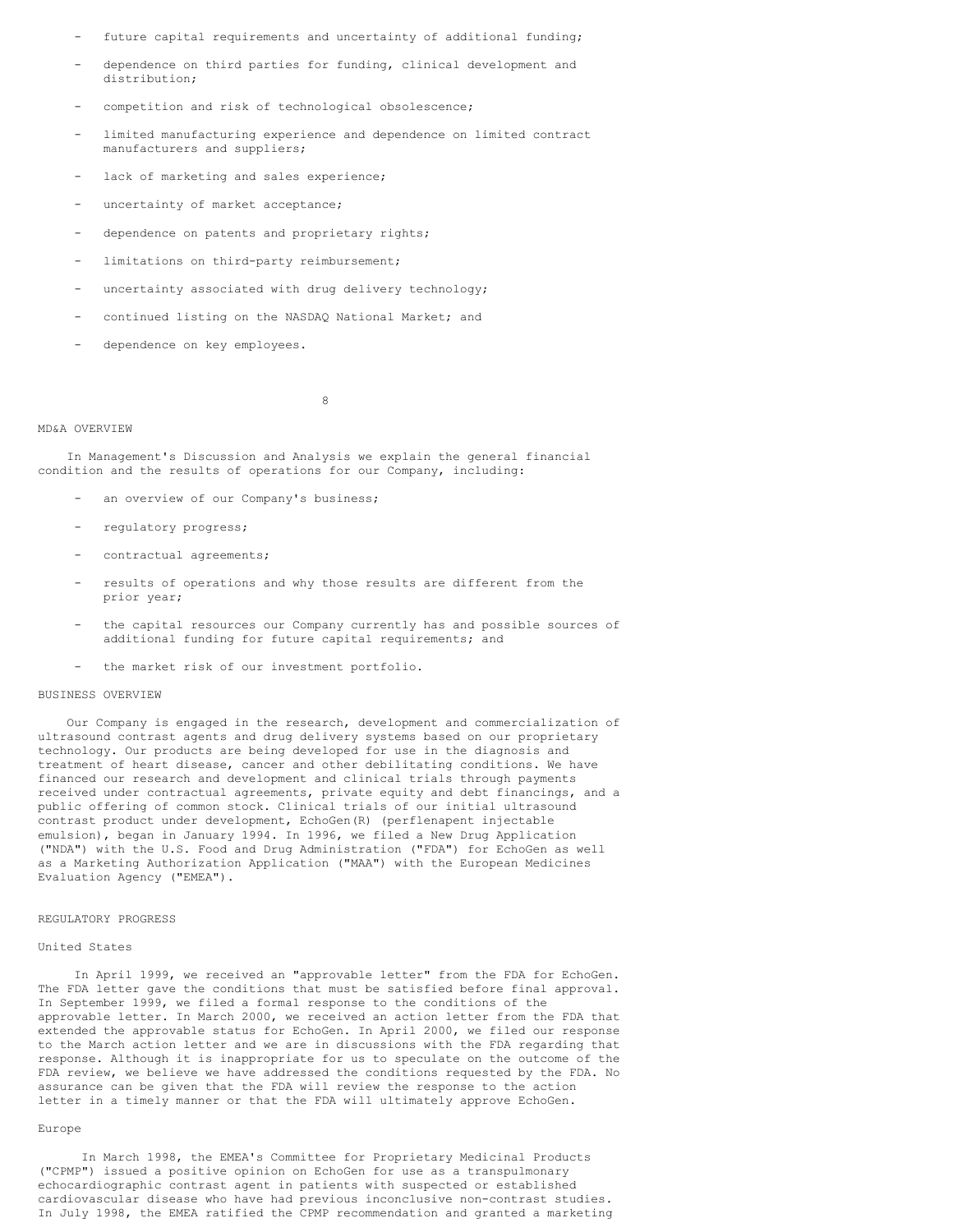authorization for EchoGen in the 15 countries of the European Union ("E.U."). During 1998 and 1999, we submitted to the EMEA certain variations of our marketing authorization to bring the manufacturing process and specifications for European product in line with the process and specifications submitted to the FDA for approval in the U.S. Also during 1999, we received notifications that the variations to our marketing license were approved by the EMEA with the final notification received in December 1999.

9

#### CONTRACTUAL AGREEMENTS

In 1999, we entered into a license agreement with Nycomed Imaging AS ("Nycomed") for the cross-license of certain proprietary ultrasound contrast agent technologies. Under the terms of the agreement, we provided Nycomed with an exclusive license to our ultrasound contrast patents except as related to perfluoropentane, the gas we use in our ultrasound contrast products. Under the exclusive license to the patents, Nycomed also has the right to freely sublicense to other companies with a portion of any sublicense fees to be paid to us. In addition, we have a worldwide, non-exclusive license to certain of Nycomed's ultrasound contrast agent patents. We also have the right to sublicense these patents to our collaborative partners. Under the agreement, Nycomed paid us in 1999 a license fee of \$10.0 million. In addition, both companies have agreed to pay royalties to each other based on future sales of our respective ultrasound contrast agents.

Also, under the agreement, we transferred to Nycomed the responsibilities and legal costs associated with our patent infringement litigation with Molecular Biosystems, Inc. (MBI) and Mallinckrodt Medical Inc. On May 8, 2000, the parties announced a settlement of the patent infringement litigation. Under terms of the settlement, we received a one-time payment of \$2.5 million from Nycomed pursuant to our license agreement with Nycomed. We will also receive royalties on future sales of ultrasound contrast products by MBI, Mallinckrodt and Nycomed in all territories of the world except ten Pacific Rim countries. See "Part II. Other Information; Item 1. Legal Proceedings."

In 1996, we entered into two agreements with Abbott Laboratories ("Abbott") for the marketing and selling of our ultrasound contrast agents in: (1) the United States (the "Abbott U.S. Agreement") and (2) certain international territories including Europe, Latin America, Canada, Middle East, Africa and certain Asia/Pacific countries (the "Abbott International Agreement"). In January 1999, we amended the Abbott U.S. Agreement (the "Amended Abbott U.S. Agreement"). Under the Amended Abbott U.S. Agreement, Abbott agreed to make certain payments to us, primarily conditioned upon the achievement of regulatory approval and certain commercialization milestones potentially totaling \$31.0 million of which we have received \$23.0 million as of March 31, 2000. In addition, Abbott purchased in 1996, for \$4.0 million, warrants to acquire 500,000 shares of our common stock at an exercise price of \$16.00 per share.

In February 2000, we entered into an amendment with Abbott that further modifies the Amended Abbott U.S. Agreement. The modified agreement provided Abbott the option by March 31, 2000 either to market and distribute EchoGen in the U.S. subject to obtaining necessary regulatory approvals, or to terminate the Amended Abbott U.S. Agreement, whether regulatory approvals are received or not. In March 2000, we and Abbott elected to terminate the Amended U.S. Agreement and the companies have agreed that Abbott will return U.S. marketing rights and materials related to EchoGen at no cost to us, and Abbott will have no further economic responsibilities to us. We have also agreed with Abbott to amend the manufacturing and supply agreement under which Abbott manufactures EchoGen for us. Abbott will continue to manufacture EchoGen following FDA approval, if obtained, for a period of two years, but in no event later than July 1, 2002 under the manufacturing and supply agreement. There can be no assurance that we can successfully market and distribute EchoGen, or that we will be successful in obtaining other partners to market and distribute EchoGen, or that we will be able to locate and qualify an alternative manufacturer of EchoGen.

In October 1999, our Company and Abbott Laboratories International Division ("Abbott International") restructured the Abbott International Agreement. Under the restructured agreement, Abbott International has returned to us all exclusive marketing rights to EchoGen for the international territories covered by the agreement. In addition, as part of the termination of the Amended U.S.

Agreement, we have no remaining economic obligations to share EchoGen net profits or up-front license fees with Abbott International. As of the date of restructuring, Abbott International has paid \$14.7 million to us. We have commenced discussions with new potential marketing partners for the international territories; however, no assurance can be given that we will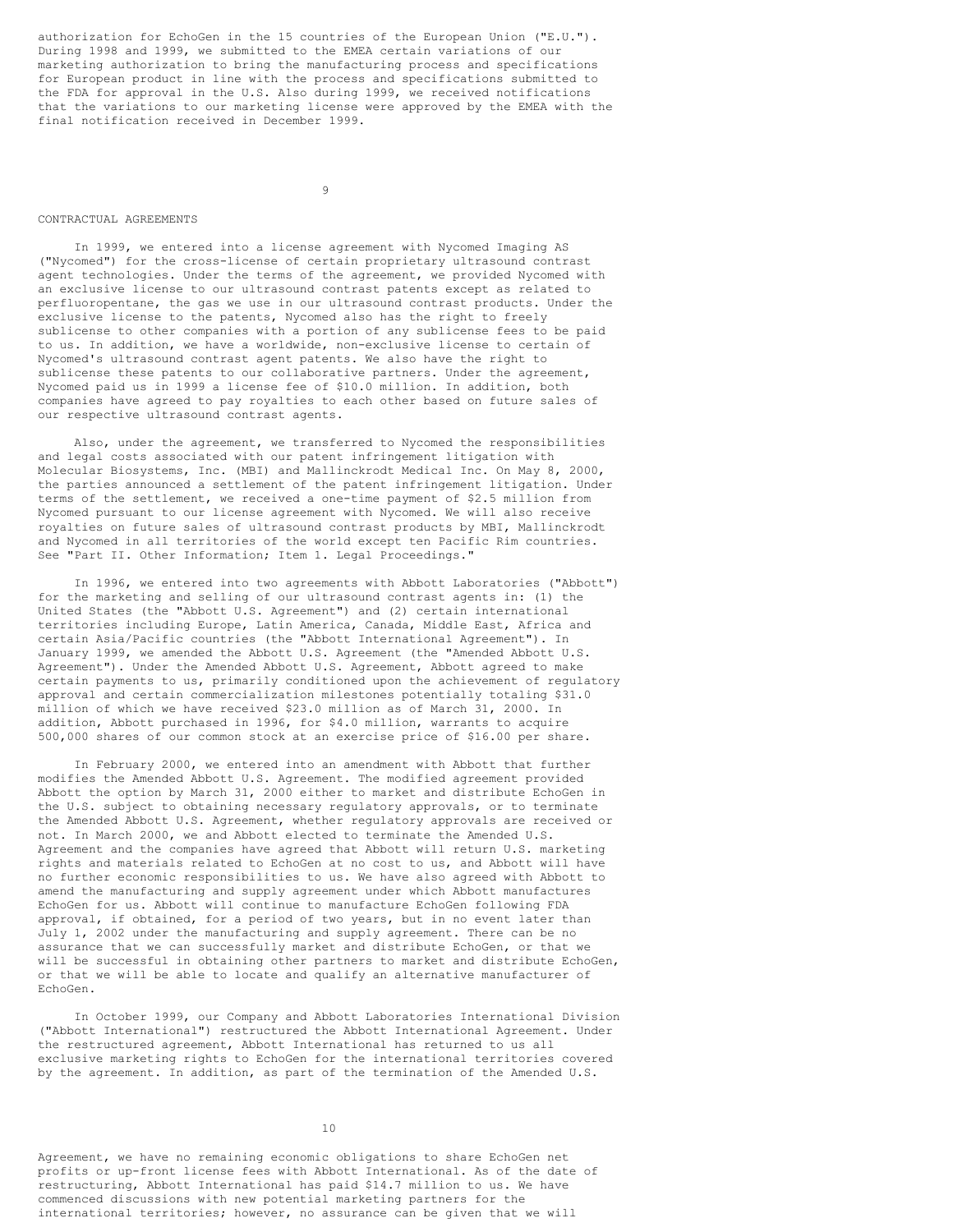#### secure new marketing partners for these territories.

In addition to the development of our ultrasound contrast agents, we believe our drug delivery technology can be applied to the formulation of many water insoluble active compounds which are either currently in use or being investigated as therapeutic agents. Our strategy is to enter into feasibility study agreements with companies who own active compounds, typically large pharmaceutical companies, to determine if our drug delivery strategy enhances their active compound. In December 1999, we entered into our first feasibility study agreement. Under this feasibility study agreement, we have agreed to use our reasonable best efforts to develop new formulations of an active compound and provide them to the pharmaceutical company for further evaluation. If the feasibility study is successful, our goal is to negotiate a development and license agreement with the pharmaceutical company.

#### RESULTS OF OPERATIONS

Our results of operations have varied and will continue to vary significantly and depend on, among other factors:

- timing of payments under contractual and license agreements;
- - timing of regulatory approvals;
- - entering into additional contractual agreements; and
- - timing and costs of clinical trials, legal matters and expenses related to product commercialization.

To date, our reported revenues have been derived from payments received under collaborative agreements with third parties. No revenues were reported in the first quarter of 2000 compared with revenues received under collaborative agreements of \$1.7 million for the first quarter of 1999. The revenues in 1999 represented payments received under our agreements with Abbott.

Total operating expenses were \$2.5 million for the first quarter of 2000 compared with \$3.2 million for the first quarter of 1999. The decrease in operating expenses from the prior year was primarily due to a lower level of research and development and clinical trial spending as well as a reduction in legal costs as a result of the transfer of ongoing patent litigation responsibilities to Nycomed Amersham under the patent license agreement that we entered into with Nycomed in late 1999.

We anticipate total operating expenses will increase in future quarters due to ongoing and planned clinical trials to study additional indications for EchoGen and future products and due to higher marketing and administrative expenses as we continue to prepare for commercialization of EchoGen. We may also incur significant expenses relating to legal matters, see "Part II. Other Information; Item 1. Legal Proceedings."

Interest income, net of interest expense of \$6,597, was \$149,109 for the first quarter of 2000 compared with \$119,281, net of interest expense of \$49,235, for the same period of the prior year. The increase in net interest income was primarily due to lower interest expense in 2000 as approximately \$2.1 million of long-term debt payable to Abbott was converted into common stock in June 1999.

In the first quarter of 2000, we received a refund in the amount of \$176,539 for international withholding taxes paid in 1995.

## 11

#### LIQUIDITY AND CAPITAL RESOURCES

We have historically financed operations with payments from contractual agreements with third parties, proceeds from equity financings and a bank line of credit. At March 31, 2000, we had cash, cash equivalents and marketable securities of \$15.3 million compared to \$16.8 million at December 31, 1999. The decrease was primarily due to cash used in operations during the first quarter ended March 31, 2000.

We have a bank loan agreement which provides for a \$5.0 million revolving line of credit facility and bears interest at the prime rate plus 1.0%. At March 31, 2000, we had borrowings of \$5.0 million outstanding under the line of credit. The line of credit expires August 30, 2000 and is secured by our tangible assets. We are required to maintain a minimum of \$4.0 million of cash in order to borrow under the line of credit, and the borrowed funds are required to be held at the bank. We cannot give assurance that we will be able to maintain the minimum balances necessary to borrow under the line of credit.

We expect that our cash needs will increase significantly in future periods due to pending and planned clinical trials and higher administrative and marketing expenses as we prepare for commercialization of EchoGen, if approved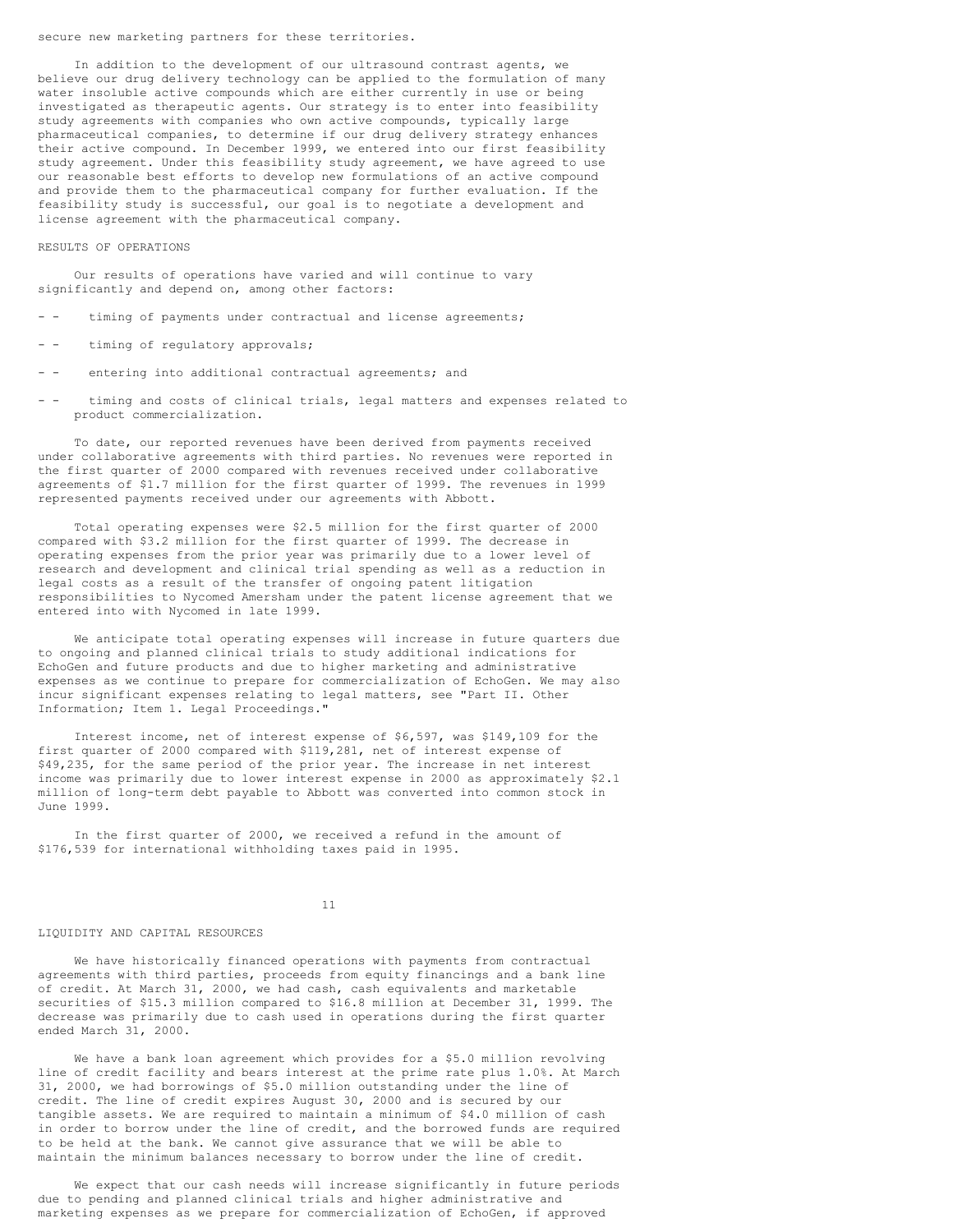for marketing in the United States. Based on our current operating plan, we estimate that existing cash and marketable securities will be sufficient to meet our cash requirements through 2000. We plan to seek additional funding in 2000 through available means, which may include debt and/or equity financing or funding under additional third party agreements. Our future capital requirements depend on many factors including:

- - the ability to obtain continued funding under existing contractual and licensing agreements;
- the ability to attract and retain new partners;
- - the ability to maintain our bank line of credit;
- - the time and costs required to gain regulatory approvals;
- - the progress of our research and development programs and clinical trials;
- - the costs of filing, prosecuting and enforcing patents, patent applications, patent claims and trademarks;
- - the costs of marketing and distribution;
- - the status of competing products;
- the market acceptance and third-party reimbursement of our products, if and when approved; and
- - the cost of defending, and any damages or settlement payments that may be paid pursuant to existing legal proceedings.

We cannot give assurance that U.S. regulatory approval will be achieved in the near-term or at all or that, in any event, additional financing will be available on acceptable terms, if at all. Any equity financing would likely result in substantial dilution to our existing stockholders. If we are unable to raise additional financing, we may be required to curtail or delay the development of our products and new product research and development, which could seriously harm our business.

### ITEM 3. MARKET RISK

The market risk inherent in our short-term investment portfolio represents the potential loss that could arise from adverse changes in interest rates. If market rates hypothetically increase immediately and uniformly by 100 basis points from levels at March 31, 2000, the decline in the fair value of the investment portfolio would not be material. Because we have the ability to hold our fixed income investments until maturity, we do not expect our operating results or cash flows to be affected to any significant degree by a sudden change in market interest rates.

12

# PART II. OTHER INFORMATION

#### ITEM 1. LEGAL PROCEEDINGS

In January 1998, we announced that we had filed a patent infringement action in the U.S. District Court in Seattle, Washington, against Molecular Biosystems Inc. ("MBI") and Mallinckrodt Medical Inc. ("Mallinckrodt"). The suit alleged that one of MBI's ultrasound contrast agents infringed one or more of our patents. MBI filed counterclaims alleging that the patents asserted by us were invalid and not infringed, and that we made false public statements and engaged in other actions intended to damage MBI.

Under our agreement with Nycomed, Nycomed is an exclusive licensee of our patents in a field of use including non-perfluoropentane ultrasound contrast agents. Shortly after we entered into the agreement with Nycomed, Nycomed was added as a plaintiff in our lawsuit against MBI and Mallinckrodt and took control of the patent infringement portion of that lawsuit.

On May 8, 2000, the parties announced a settlement of the patent infringement litigation. The settlement follows a summary judgement by the court which found that MBI and Mallinckrodt infringed certain of our patents and rejected various challenges made by MBI and Mallinckrodt to the validity of those patents. The summary judgement also dismissed the counterclaims filed by MBI and Mallinckrodt. Under terms of the settlement, we received a one-time payment of \$2.5 million from Nycomed pursuant to our license agreement with Nycomed. We will also receive royalties on future sales of ultrasound contrast products by MBI, Mallinckrodt and Nycomed in all territories of the world except ten Pacific Rim countries. Also, MBI and Mallinckrodt agreed to drop their counterclaims against us.

In August and September 1998, various class action complaints were filed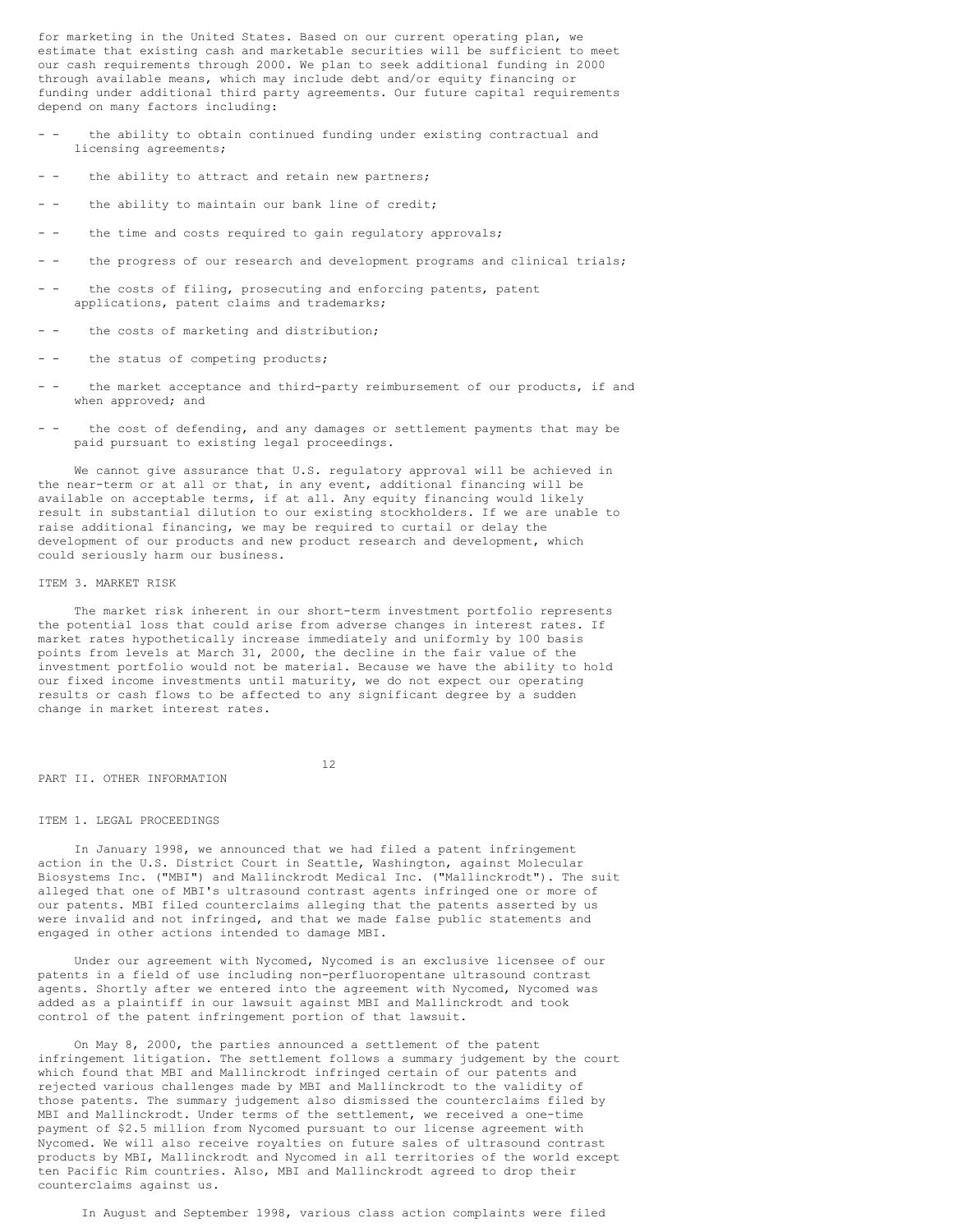in the Superior Court of Washington (the "State Action") and in the U.S. District Court for the Western District of Washington (the "Federal Action") against SONUS and certain of our officers and directors, alleging violations of Washington State and U.S. securities laws. In October 1998, we and the individual defendants moved to dismiss and stay the State Action. The state law claims in the State Action were subsequently re-filed in the Federal Action. In February 1999, plaintiffs filed a consolidated and amended complaint in the Federal Action, alleging violations of Washington State and U.S. securities laws. In March 1999, we and the individual defendants filed a motion to dismiss the consolidated amended complaint in the Federal Action. In July 1999, the Court entered an order denying in part and granting in part the motion to dismiss the complaint in the Federal Action. In November 1999, we filed motions for summary judgment and to stay discovery. On December 15, 1999, the Court denied in part and granted in part the motion to stay discovery. The motion for summary judgment is currently noted for July 10, 2000. We do not believe there is any merit to the claims in these actions and we intend to defend our position vigorously. Although we do not believe that we or any of our current or former officers or directors have engaged in any wrongdoing, there can be no assurance that this stockholder litigation will be resolved in our favor. Any settlement or adverse judgment in excess of available insurance could have a material adverse affect on our business, financial condition and results of operations.

ITEM 4. SUBMISSION OF MATTERS TO A VOTE OF SECURITY HOLDERS

Our Annual Meeting of Stockholders was held on April 27, 2000. At the Annual Meeting there were three matters submitted to a vote of security holders. Proxies were solicited pursuant to Regulation 14A of the Securities Exchange Act of 1934. There was no solicitation in opposition to management's nominees as listed in the proxy statement. Each director nominated and all other proposals submitted to a vote passed and the voting outcome of each proposal is as follows:

13

1. Election of the following five (5) directors to serve until the next annual meeting of stockholders or until their successors are elected and have qualified:

#### <TABLE> <CAPTION>

| NUAE 1 1 UNZ |                                      |               |               |
|--------------|--------------------------------------|---------------|---------------|
|              | Nominee                              | For           | Abstain       |
|              |                                      |               |               |
| $<$ S>       |                                      | < <sub></sub> | < <sub></sub> |
|              | Michael A. Martino                   | 7,594,678     | 752,872       |
|              | George W. Dunbar, Jr.                | 7.594.298     | 753,252       |
|              | Christopher S. Henney, Ph.D., D. Sc. | 7,594,698     | 752,852       |
|              | Robert E. Ivy                        | 7,594,398     | 753,152       |
|              | Dwight Winstead                      | 7,594,698     | 752,852       |
|              |                                      |               |               |

 $<$ /TABLE>

2. Approval of the adoption of the Company's 2000 Stock Incentive Plan:

<TABLE>

<S> <C> <C> <C> For: 2,764,359 Against: 903,346 Abstain: 375,523 Broker Non-votes: 4,304,322  $<$ /TABLE>

3. Ratification of Ernst & Young LLP as independent auditors of the Company for the fiscal year ending December 31, 2000:

For: 7,945,679 Against: 39,004 Abstain: 362,867

14

# ITEM 6. EXHIBITS AND REPORTS ON FORM 8-K

(a) EXHIBITS

27.1 Financial Data Schedule

(b) REPORTS ON FORM 8-K

The Company filed the following report on Form 8-K during the quarter ended March 31, 2000:

1. The Registrant filed a report on Form 8-K on March 17, 2000 in connection with the announcement of our receipt of an "action letter" from the FDA for our first ultrasound contrast agent, EchoGen.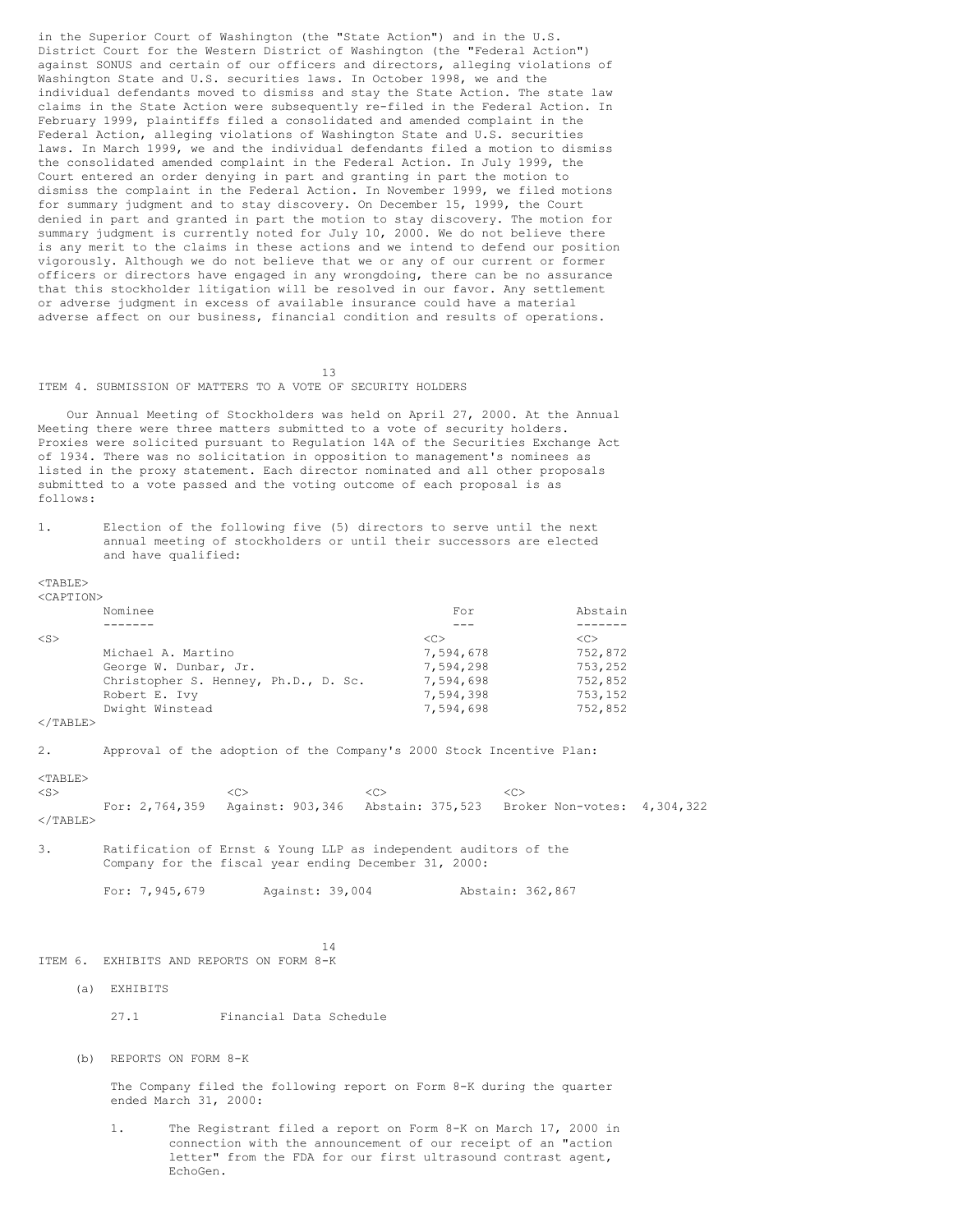SIGNATURES

15

In accordance with the requirements of the Securities Exchange Act, the registrant caused this report to be signed on its behalf by the undersigned, thereunto duly authorized.

SONUS PHARMACEUTICALS, INC.

| Date: May 12, 2000 | By: /s/ Richard J. Klein    |
|--------------------|-----------------------------|
|                    |                             |
|                    | Richard J. Klein            |
|                    | Vice President, Finance and |
|                    | Assistant Secretary         |

16

EXHIBIT INDEX

Ex-27.1 Financial Data Schedule